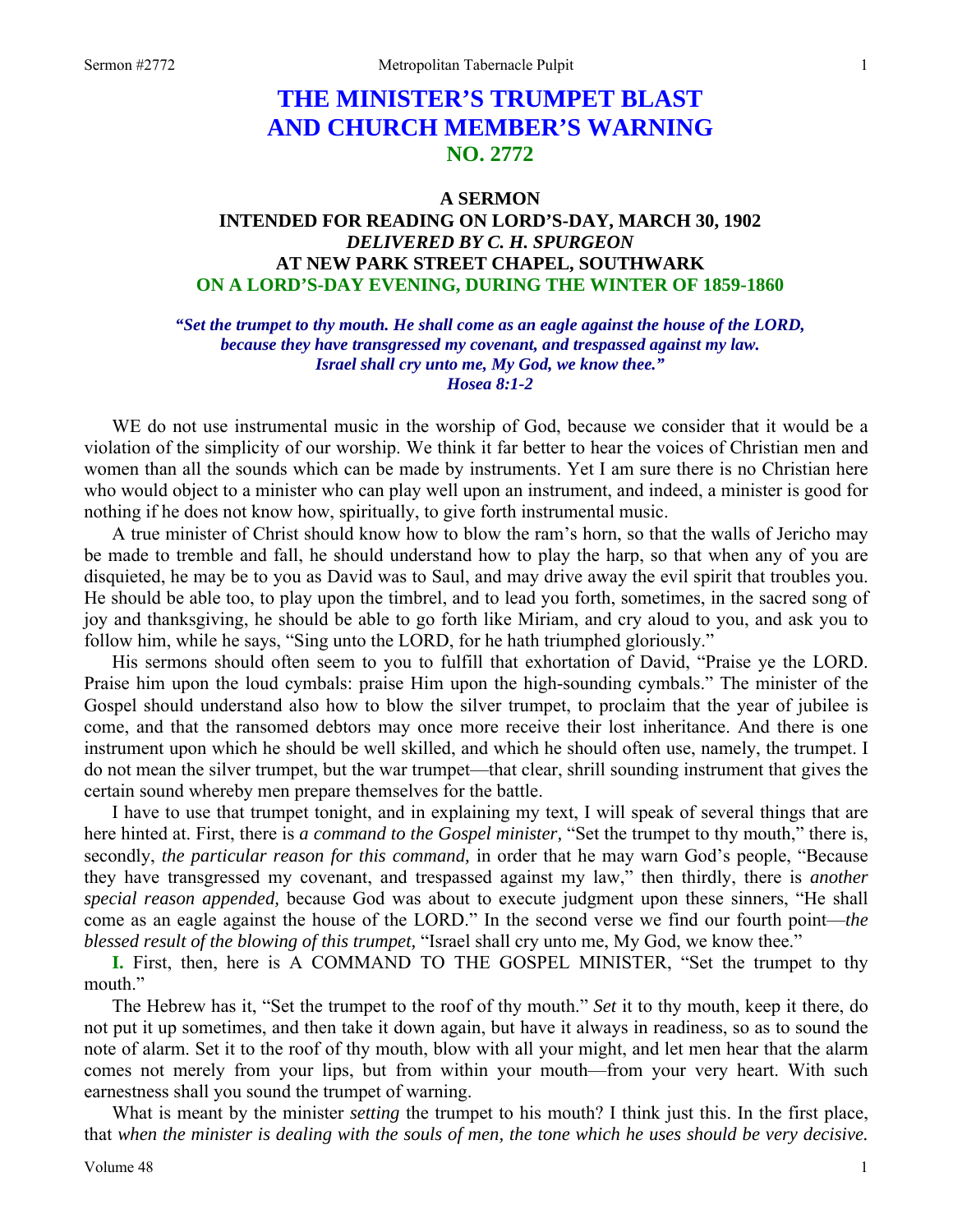He should not set some little Jew's harp to his mouth, so that people hardly know whether he is making a noise or not, he should blow a trumpet, and produce a decisive sound, so that men may know what sin is reproved—what virtue is commended. They should never have to ask themselves, "What does the minister mean? Does he really intend to condemn sin, or does he palliate it?"

The declaration should be decisive, as the sound of the war trumpet is. When men hear that trumpet sounded in the East, they do not ask themselves, "Does that mean dancing? Is that the sound of them that make merry?" but they say at once, "That means war, we are sure it does. Let us prepare ourselves for the battle." So should it be with the message of God's servant. He has not to say, *"If* this," or *"if* that," but to set the trumpet of Gospel warning to the roof of his month, and give out a note that none can mistake.

For the text means not only a decisive sound, but a *clear* sound. Of all sounds, perhaps that of the trumpet is the clearest, so should it be with the message of Christ's servant. It should not be indistinct, and full of hard words that cannot be understood, it should not be a piece of music, the tune of which is so difficult that no man can possibly follow it or even know what is meant by it, but it should be the one, two, three notes of "Awake! Awake, ye sleepers! what mean ye?" or this yet more solemn note, "Awake, ye dead, and come to judgment." "Prepare to meet thy God." There should be something so clear that, the moment the minister's statement is heard, those who are willing to understand it should have no difficulty in knowing its meaning.

Again, in setting the trumpet to his mouth, the minister should not only give a decisive and clear testimony in all his ministrations, but it should also be *a loud and startling testimony*. You know some preachers who send their congregations to sleep, not only because of their monotonous style of address, but because their matter itself is sleepy. The people seem to say, "Well, if that is all the man has to talk about, we may as well be asleep as awake." Sometimes, they preach the doctrines which teach men to sit still, and do nothing, and then they say, "Well, let us sit still, and do nothing, only, let us sleep by the way, and enjoy ourselves."

There are too many droning preachers that Satan employs to rock the cradle of immortal souls, while he is standing by waiting till the time shall come for him to carry them off. "You play," says Satan to the minister, "and I will dance to them, and between the two of us, we will lead them to hell." There will be a fearful amount of blood upon the skirts of a man whose ministry has startled nobody.

When a trumpet is blown in a besieged city, there are many persons with weak nerves who are quite frightened, and many children too, and many timid souls that are greatly alarmed, and someone might come to the trumpeter and say, "Why sound thy clarion? Weak women are made to tremble." "Yes," says he, "but better that weak minds should be made to tremble than that stout-hearted ones should perish, better these should be alarmed now than go quietly on until the enemy invests the city, and puts them all to the sword."

A startling time is often to come to the minister, he is not to be content to keep to ordinary subjects, and deal with them in an ordinary manner. He must go out with a "Thus saith the Lord," and like a new Elias, he must speak with fire from heaven hanging on his lips, and the thunders of God rolling around his brow. He will never fully discharge his office if he is always playing on the harp, with its soft dulcet notes, he must take down the war trumpet, and sound an alarm, that all men may be warned thereby.

I think I may add that, *when the minister of Christ blows this trumpet aright, it is one that is pretty sure to be heard further than he himself is seen*. Men do not always see a trumpeter when they hear the sound of his trumpet, and let the minister of Christ fearlessly proclaim his Master's Word, and his line shall go out through all the earth. Let him be honest and faithful, and he need not fear that he shall lack hearers.

That trumpet sound, it may be, shall be heard all over England—across the Channel shall it be heard upon the Continent—it shall go beyond the Alleghenies, and make the Rocky Mountains echo with the sound. Let him but preach the whole Gospel, and set the trumpet to the roof of his mouth, and all the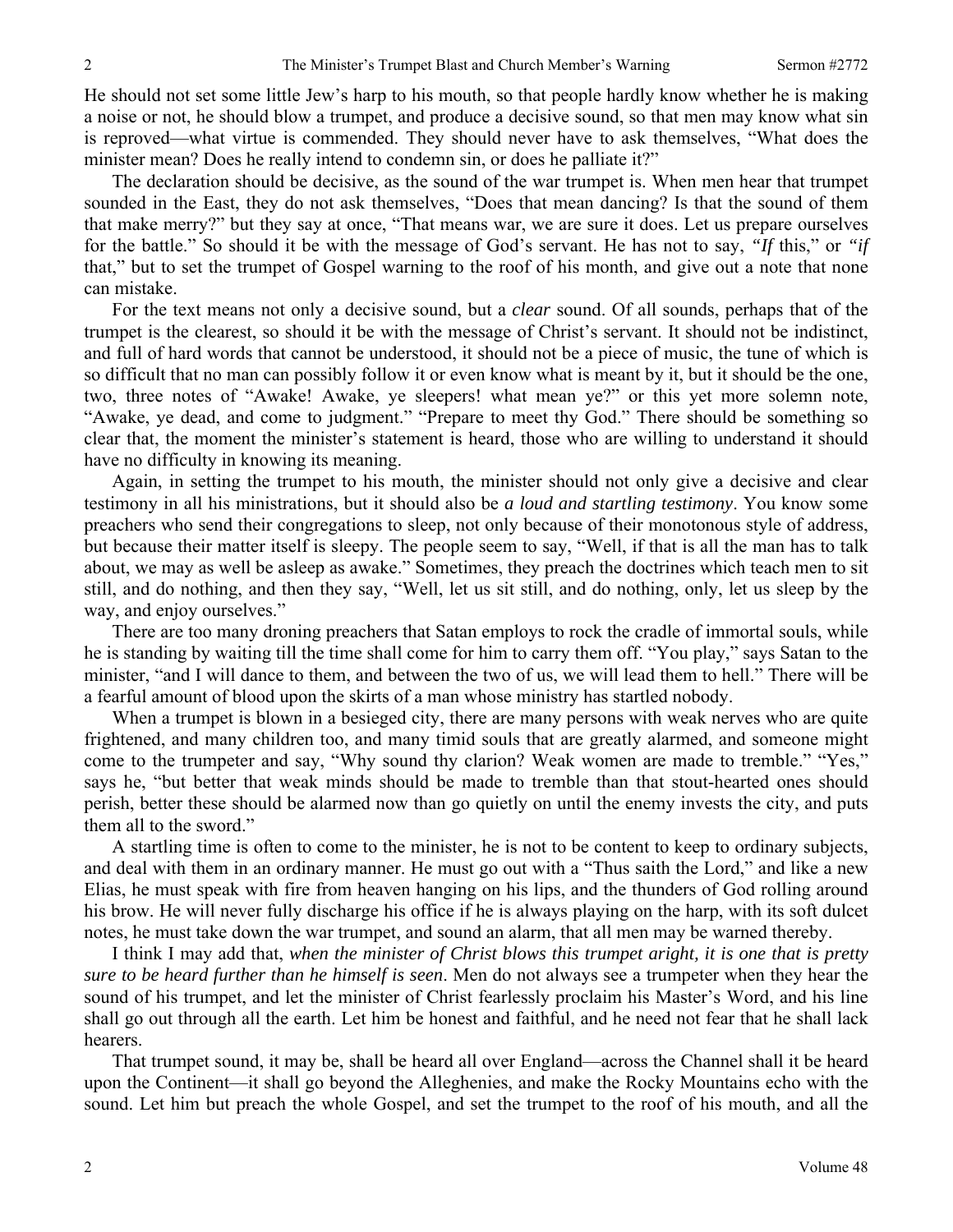world shall hear, or at least, if they hear it not, he shall have performed his duty, but many will hear it, for God will always find ears willing to listen to the sound that comes from an honest mouth.

**II.** "Set the trumpet to thy mouth." That is the command to the Gospel minister, and I mean to obey it while I deal with the second head, THE PARTICULAR REASON ASSIGNED FOR IT.

The reason why Hosea was to become a trumpeter at this particular time was this, the children of Israel had broken God's covenant, they had gone astray, and transgressed His law, therefore God was angry with them, and was about to smite them with sore judgments. Before, however, He smote them, He warned them. God does not usually give a word and a blow, but He gives a word, and another word, and another word, and then yet another word, and after all that, there comes the blow, He warns before He strikes. The axe of God, like the axe of the Roman lictor, is bound up in a bundle of rods, he smites with the rod first, and if that suffices not, then He draws out the axe, and smites with it, and its strokes are enough to destroy the soul.

Now, with regard to this church—God, I think, has put it into my heart to speak to you about your transgressions and your sins. And in this matter, the trumpeter includes himself, and while he addresses the church and congregation, he intends, thereby, not to exempt a single person, unless there be one, indeed, who can claim exemption.

Well, my brethren, to begin with ourselves,—the members of this church—is there not good reason that the minister should always have the trumpet to his mouth to warn us of our particular sins? God has blessed us very greatly as a people, we have lived in the sunshine of His countenance, He has been pleased to give us success in our labors beyond our most sanguine anticipations. Whatever way our brethren turn their hands, God seems to prosper them—if not in their worldly business, yet certainly in their business for Him. There is nothing, that I am aware of, which this church has undertaken but God has been pleased to give us success in it. But have we not, with all this blessing, very great sins to confess before God?

When I sit down and think of myself, I am, to my own self, a wonder and a marvel that God has not cast me off, that He has not said to me, "I will no more speak My Word through you. I will leave you to yourself, you shall be like Samson when his hair was gone." And oh! If He should say that to any of us, where should we be then?

Brothers and sisters in the church, may not you, personally and collectively, cover your faces, and mourn, and weep, by reason of your own private and individual sins? Are you perfect? Are you quite clear of guilt? Are your garments unspotted and unsullied? God forbid that you should say they are, for this were indeed to vaunt yourselves in pride. No, every man may weep apart, and his wife apart, and his children apart, for with us, even with us, there are sins against the Lord our God.

I sometimes fear lest, as a people, we should be tempted to pride, lest we should conceive that the success with which God favors us is owing to something in ourselves—lest we should begin to say, "We are the men, and wisdom shall die with us." We stand in a position in which God has made us eminent by His blessing, but let us take heed lest, by exalting ourselves, we become like Capernaum, once lifted to heaven, but afterwards brought down to hell.

There have been many churches which God has left because of their sin. Riding through the country, we can see every now and then a large chapel, and when we inquire how the cause prospers, we are told that it is in the worst position possible. "But was it always so?" "No," it is said, "there was once a servant of God there, and the people gathered round him, and they walked well for a time, and there were many conversions." But alas! They fell into sin, and God left them, and there is "Ichabod" written on every piece of mortar in the walls, if you could see it, there is the great "Tekel" of Belshazzar put upon the pulpit and upon the pew, pastor and people alike have been weighed in the balances, and they have been found wanting. Shall it be so with us as a church? Shall we be found wanting in the time of testing?

Shall I tell you—and here I speak without the slightest tone of severity—one thing in which some of our friends are wanting? *A conscientious regard to social prayer*. There are some who are constant at the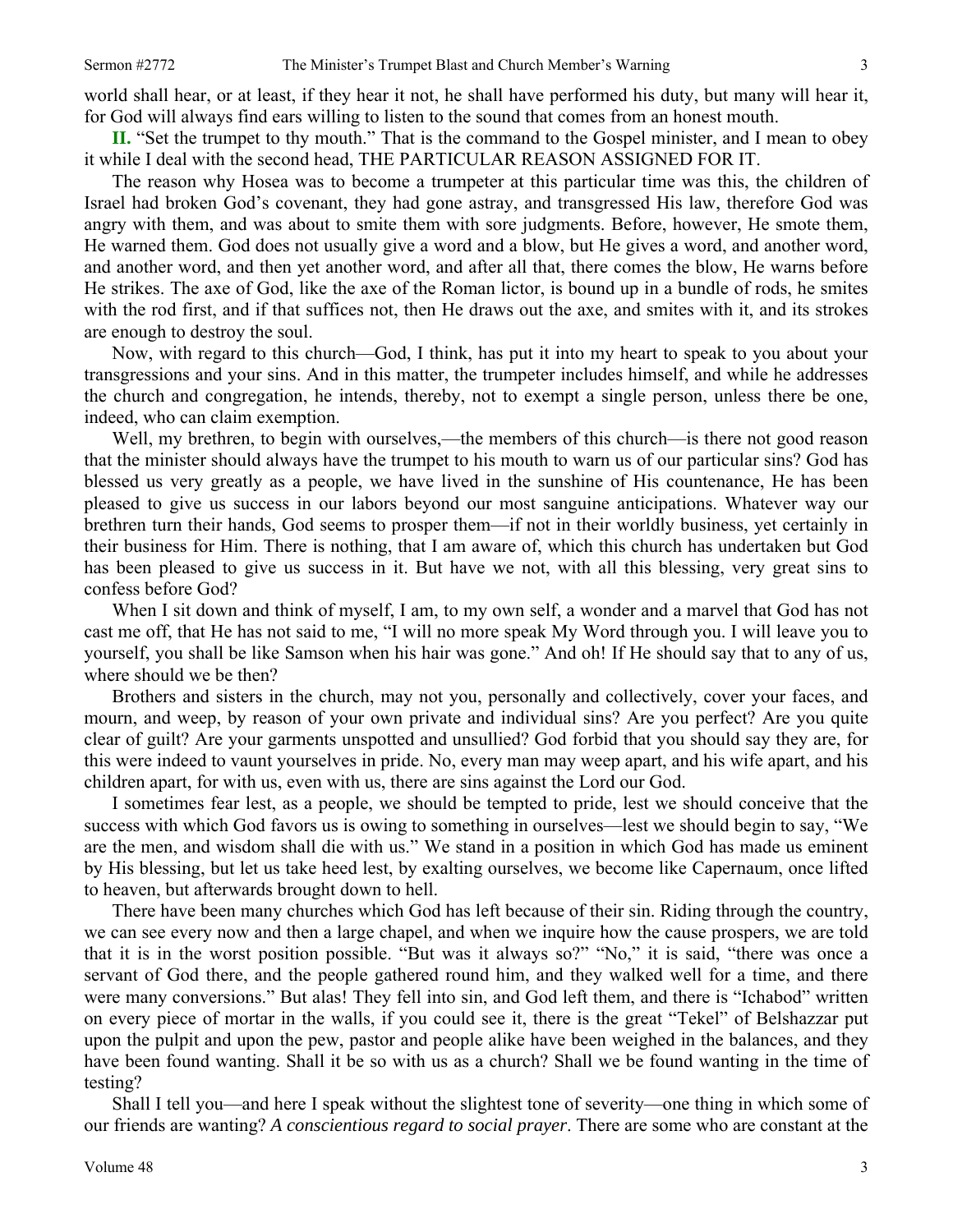meetings for prayer, but I cannot conceal from myself the fact that there are many whose faces I never see there, or if I see them once a year, it is indeed a treat. I doubt not but that their business is so urgent that they could not constantly attend, but then I know there are others, who do regularly attend, who have business that seems to me to be equally as urgent, and I think these absentees might come sometimes, at any rate. Now, if we begin by some of us neglecting the meetings for prayer, and if our neglect should increase, we shall then be on the high road to the loss of God's favor, and to the prevention of all future prosperity.

Besides, may I not also say that *there are some, I fear, in the church, who have lost their first love?* It is remarkable to me that there are so few in this church who have turned out to be deceivers. Sorrowful are the meetings when we have to excommunicate here and there one, but out of so vast a number we have great reason to thank God that they are comparatively so few. But oh! May there not be many among us who, if they cannot be made amenable to church discipline, are nevertheless rotten at the core? Have we not some that are like trees, fair on the outside, but inwardly their hearts are but fit to be tinder for the devil's tinderbox?

Have we not too many among us who are secretly living in sin, whose practice in trade would not bear strict investigation, but who, nevertheless, cannot be laid hold of, because there is no gross vice, no open, public, and flagrant sin? And oh! Brethren, if these things increase, if this leprosy breaks out in the garments, it will spread, and God will come to abhor His own inheritance, and will say of this church, "I will get Me gone, I will abide here no longer, I will find a people who shall be more faithful to My Word, who shall live more true to the promises and vows which they have made."

I will set the trumpet to my mouth tonight, in behalf of every member of the church, and in behalf of myself also. O brothers and sisters, the time past should suffice us to have wrought the will of the Gentiles! Let us seek grace, that we may be purged from all our former conversation in the days of our flesh, that we may come out from the world, that we may be more and more separate from it, that there may be a greater distinction between us and the ungodly sons of men, that we may prove to be what we profess to be—Israelites indeed, in whom is no guile.

O Christian church, if you shall fall from your integrity, you will soon fall from your prosperity! Suspend prayer and you will suspend success. Break down our hedges, let in the hypocrites—or let them even come in by stealth—and the wild boar out of the forest will soon waste this church. And where are the goodly clusters now? Where are now the grapes of Eschol, and where are the winepresses gushing with new wine?

Famine has devastated the land, black death has covered all the vineyards, and the vines lament, and they are burned up with fire. If God forsakes us—and He will do so if we turn aside from Him as a church—then this must be the result.

The lamentation that I have taken up must be the lamentation of this church, unless God shall keep us true to Him in prayer, and diligence, and holiness. God does not cast away His people forever, but He often casts away a separate church from its degree of usefulness, He does not put out His lamps, but He does let them burn very low indeed, so that there is scarcely anything but a smoking wick left. May it never be so with us!

Having set the trumpet to my mouth for the members of the church, I blow another blast of it to every one of you. Brothers and sisters in Christ, in the days of Jesus, there was found a Judas in the midst of His twelve apostles. "I have chosen you twelve, and one of you is a devil." *Is there not reason to fear that, among the many hundreds in this church, there are to be found some who are like Judas?* O traitor, if you are still in the ranks, tremble to hear your doom! O you deceiver, the day is coming when judgment must begin at the house of God!

Though chaff is mingled with the wheat, the rushing, mighty wind is rising now, I hear it—I hear it in the distance, and soon it will come, and winnow this church, and then, where will you be? Where will you be when Christ shall take His fan in His hand, and thoroughly purge His floor?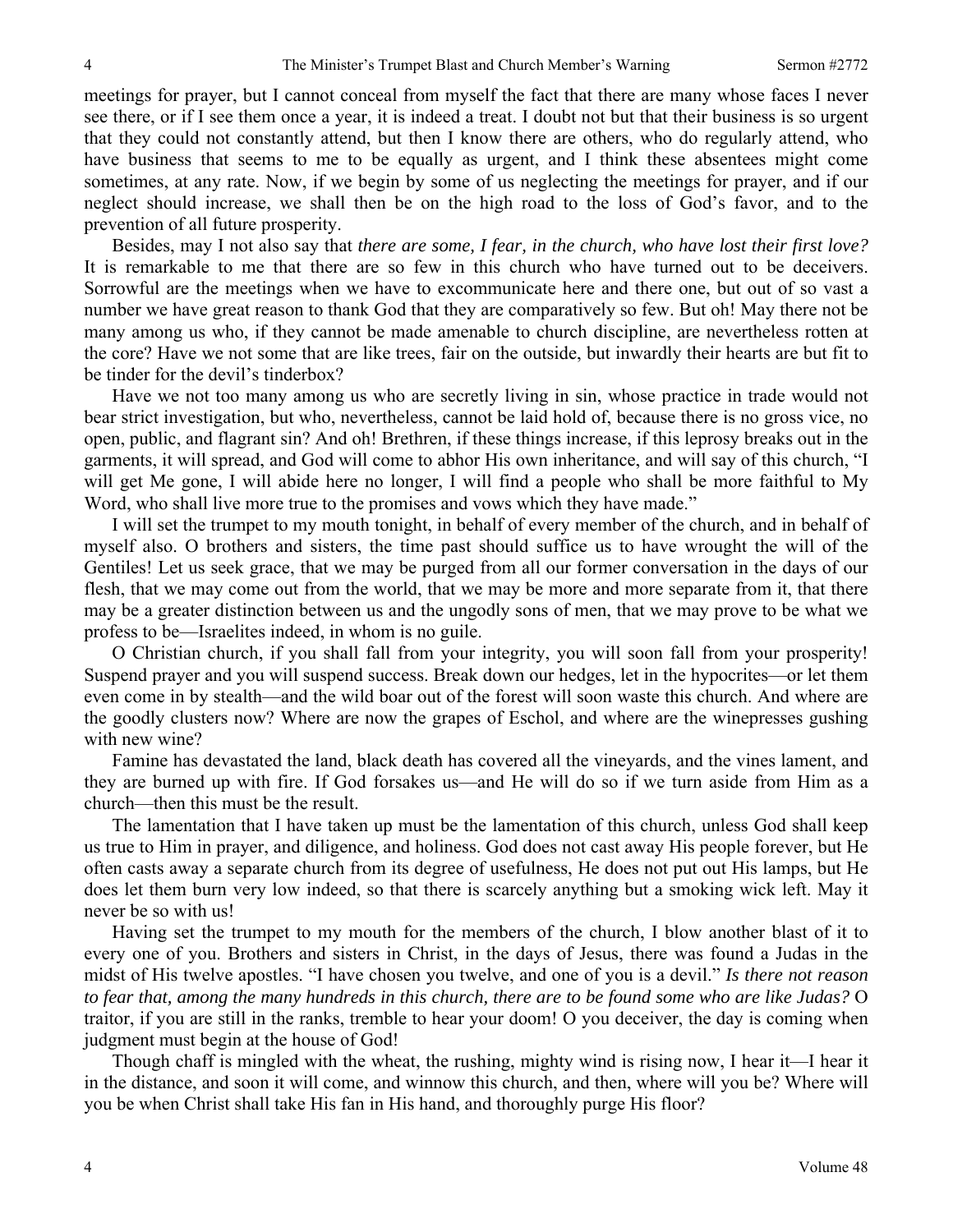Do not think, my dear friends, members of the church, that you will be saved if you are out of Christ, because you are members of the church. Remember what happened to Joab, he ran right into the tabernacle, and caught hold of the horns of the altar. Solomon said to Benaiah, "Fetch him forth." And Benaiah said, "Come forth from thence," and he said, "Nay, but I will die here." And Benaiah told Solomon what he said, but did the king spare Joab because he had his hands on the horns of the altar? No, he said, "Go and slay him there," and Benaiah thrust his sword through him even while he had his hand upon God's own altar.

So will it be with you. You may put your lip to the communion cup, you may come and sit round this table, you may be a deacon, you may even enter this pulpit as a preacher, but unless your heart is right with God, with your hand upon the horns of God's altar you must be damned. From the pulpit you must go to the pit, you must descend from the table to commune at the feast of fiends, go from the general assembly and church of the firstborn, to the general assembly and congregation of the lost in hell. I can blow my trumpet no louder than this to each one of you. Oh, hear it, hear it, hear it, church members! Listen to it, and regard it now, and search and try yourselves, and see whether you are in Christ or not.

Yet one more blast from my trumpet and this is for those who are not members of the church, but who constantly attend upon the ministry of the Gospel. O ungodly hearers, the day is coming when you shall have no man to warn you, when you shall have no one to invite you to come to Christ! Sabbath days will not last forever, eternity is drawing near, and bears in its hand the stamp that must seal your doom.

I remember a sermon of William Dawson's on Death, the three heads of which were, "First, death is following after us, secondly, he will certainly catch us, thirdly, we don't know when." That third head is a very solemn one—we don't know *when,* and what if it should be tonight? Hear the blast of my trumpet—"Consider your ways," "Prepare to meet your God." "Stand in awe, and sin not: commune with your own heart upon your bed, and be still." "Kiss the Son, lest he be angry, and ye perish from the way, when his wrath is kindled but a little."

Sinner, while the lamp holds out to burn, turn you to Christ, and live, else know you that, when that lamp is quenched, God's mercy will be quenched too for you, and you will be cast away into the outer darkness, where there is weeping, and wailing, and gnashing of teeth. Remember that ancient message, "He heard the sound of the trumpet, and took not warning; his blood shall be upon his own head." If all that is said be of no avail to you, then shall he that blew the trumpet be clear, but on your own head shall be your doom forever and ever.

I have to mourn because I cannot sound this trumpet as I should. Oh, that I had a voice powerful enough to find its way into the poor, dead, stony hearts of sinners dead in trespasses and sins! It were easy work to preach if we preached to none but the living in Zion, but to have to talk to hard stones that will not break, and to speak to icebergs that will not melt, that is a work that requires large faith, and often depresses our spirit.

Yet must we come back to it again, for the thought of eternity rises upon us, we see sinners plunging down to hell in one awful stream, we see the grave glutted with their corpses, and hell swollen with their blood, we mark how every night sucks in its prey, and how every day shuts its devouring jaws upon the helpless thousands of our race, and we cannot be still, especially when we have before us some who will go from these galleries and from these pews to help to feed the everlasting burnings.

Did I say there would be some such? I mean, "Except they repent, they shall all likewise perish." If we could but look any one man in the face, and know that he would be in torment within a year, oh, what pity we should feel for him! We could scarcely rest under such a burden. I am quite sure I should not sleep tonight—I should lie tossing on my bed, crying to God for mercy on that poor man, and I would not stop a moment before I would go to him, and tell him the way of salvation.

Ah! but there is not only one, but scores, perhaps hundreds, in this place of worship, who have no hope. They are prayerless men, those whose knees never bend in prayer before their Maker—hard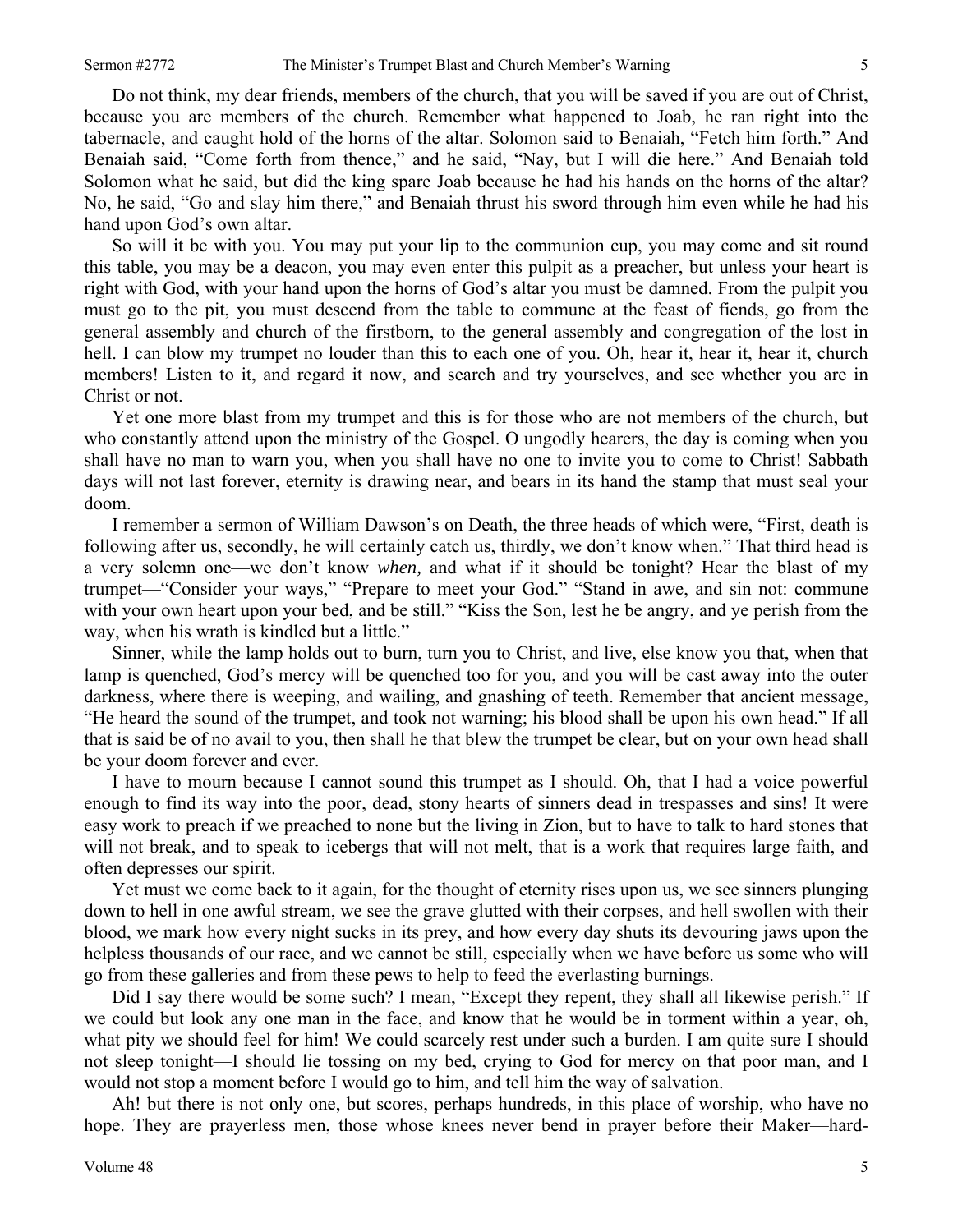hearted men, who have never trembled yet under conviction of sin, and who have never sought and never found Christ as their Savior. Ah! poor friends, poor friends, we may well weep for you, and sigh for you, and all the more because you will not weep and will not sigh for yourselves.

To be on the high road to hell, and yet to be trifling with eternal things—to be on the brink of perdition, and yet to be jesting at religion—to be nearing the everlasting burnings, and yet to be breaking the Sabbath day, and treading the blood of Christ beneath your feet—oh, this is mad work! Bedlam has not within its walls a man more insane—a more mad, manacled wretch—than the man who knows that the wrath of God abides on him, and yet makes merry, and dances to the sound of his own funeral knell, who goes leaping to the gallows tree, and chanting a song, bows his neck to the death block and the gleaming axe.

O Spirit of God, it is Thine to wake the dead, and Thine to change the heart! Do it, we pray You, for all the blasts of our trumpet cannot do it unless You do take the work in hand.

**III.** Having gone through two parts of the text—the command to the minister, and the reason found among his people—I shall next ask your attention to the third point, THE REASON WHY HOSEA SHOULD, AT THAT TIME, SPECIALLY SET THE TRUMPET TO HIS MOUTH, NAMELY, THAT JUDGMENT WAS IMPENDING UPON THE PEOPLE OF ISRAEL, "He shall come as an eagle against the house of the LORD."

Different expositors have given various interpretations of this verse, and applied it to the peculiar plague which was, at that time, about to fall upon the Israelite people, some say it was one thing, and some another. I do not care to enter into these diverse interpretations, it is enough for me to believe that there is a visitation here threatened against the church of God. What does it say? Look at the text again, "He shall come as an eagle against the house of the LORD."

But will the Lord let anything come against His own house? It cannot be so, surely. Ah! but it is so, and the emphatic name of God, JEHOVAH, is used, for you see the word Lord is in capitals, "He shall come as an eagle against the house of JEHOVAH." If sin gets into God's house, He will no more spare sin in His house than He will spare it in the devil's house. God hates sin everywhere, and if sin gets into His own church, He will flog it out.

It is of no use at all for this traitor to go and hide himself in the house of God's children, the Lord will drag him out to execution, even though he creep into our bedchambers. There shall be no sparing him, he may hide under the camel's furniture, but every Rachel shall be made to stand up, and God will turn out our brazen images, and cast them away from us.

It seems, then, that a visitation is threatened against the church of God—against God's own house. Notice the form of this visitation, "He shall come *as an eagle."* Now, an eagle comes in two ways. First, it comes *on a sudden*. Poised high in the air, so far aloft that you cannot see it, it keeps its wings fluttering as birds of prey are wont to do, and with its sharp eyes, so powerful that, at that tremendous height, it can see the smallest fish in the water, it marks its prey, and on a sudden down it dashes, as if it had fallen from heaven like a meteor stone, or like the lightning flash. It is up there where we cannot see it, and suddenly it swoops down, and bears away its prey. Now, such is often God's visitation upon His church, He comes suddenly, like an eagle, and chastens His children.

Besides, here is an allusion to *the strong flight of the eagle*. When the eagle once stretches his wings to fly, who can stay his wings? He bears up against the wind, he buffets the storm, he cuts through it as a ship sails through the billows or a fish swims through the sea, on, on, like an arrow from the bow, he shoots to his desired stopping place. So shall God's judgments be to His church, they shall come on His church irresistibly, and there shall be no escape, there shall be no deliverance. The eagle shall come with such force that none shall stay his might.

How true this has been of the church of Christ in many ages! As I have said before, God has never left His chosen people, but He has often left separate churches, when those churches have become mixed with the world. Look at the seven churches of Asia. It would be an interesting and an instructive journey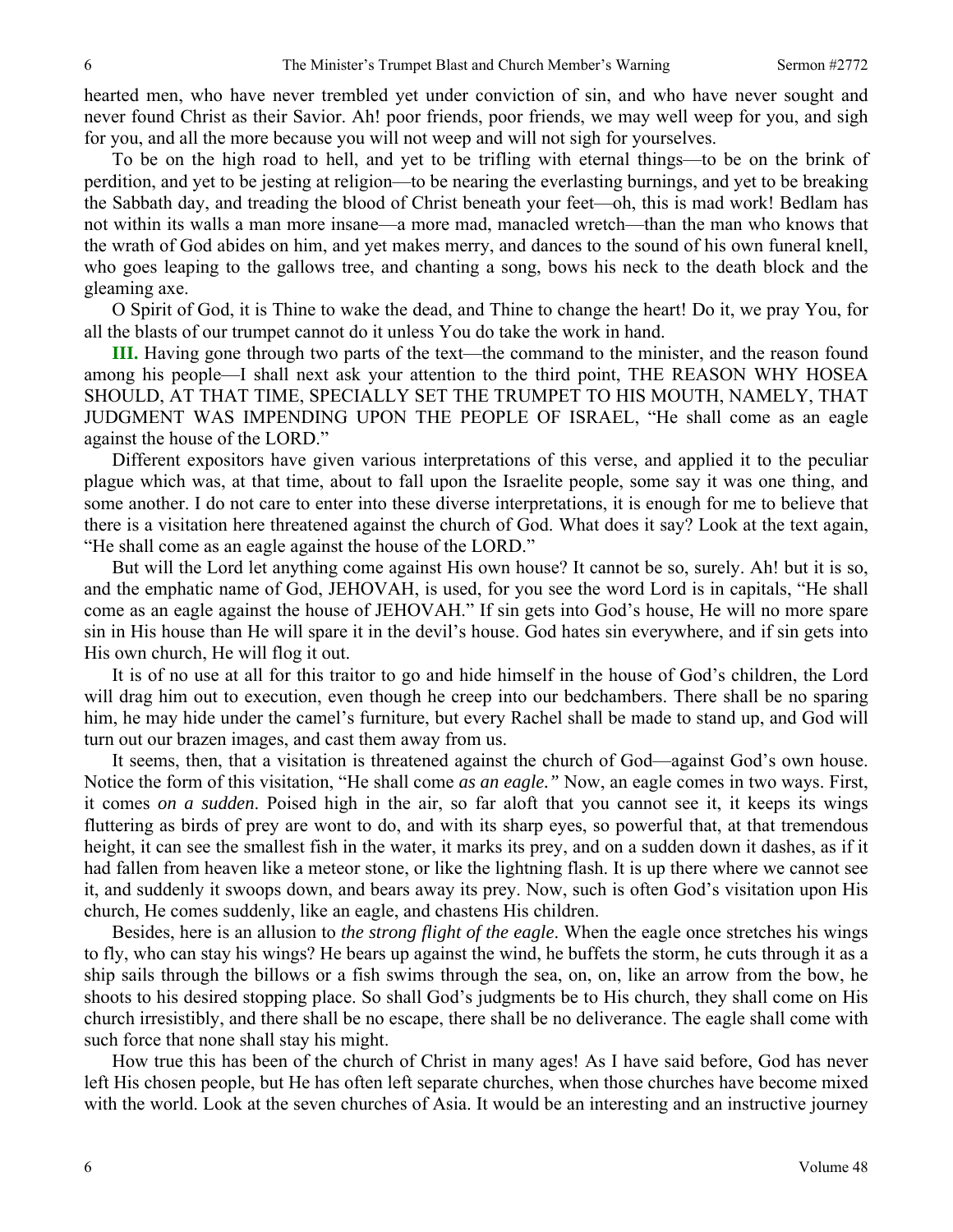We should see that some of them have no inhabitants whatever—only the bittern and the owl, and the ruins of a long past grandeur, in others, a few huts, and Bedouin Arabs pasturing their flocks, with, perhaps, not a dozen Christians to be found within a circuit of a dozen miles. God has taken the candlestick out of its place, and quenched the light in darkness.

Just so is it with the Church of Rome. What prosperity there was there once! Paul had, doubtless, a large number who used to gather together in his hired room to listen to him, and if Peter ever went to Rome, and he may have done so, he would doubtless have gathered a goodly band around him. We have good evidence that there was a very large number of Christians there, for in the catacombs under Rome, all along the corridors, many miles in length, there are inscriptions to the memory of Christians. You look on one and another, and there you see the name—one man with an anchor to show his hope, or another with a dove, and on most of them are these words, "He rests in peace," or "She rests in peace."

And there are thousands of these, the church in the catacombs must have numbered a great many members, and there they flourished, down there in the darkness of the earth, worshipping God by candlelight when the sun was shining above them, and his brightest rays could never reach them in those gloomy caverns. That church seems to have been a very eminent one, the inscriptions bear the proofs of the very highest and most spiritual forms of piety, and now, the mother of harlots sits upon her seven hills, and the ancient candlestick is taken out of its place.

Again, to give you another picture, which will perhaps strike you still more forcibly, look at Germany. In the days of Luther, it was the stronghold of the Gospel. You know how Luther used to preach the Word, and what crowds gathered to hear that mighty thunderer, while in simple language he proclaimed the truth, and defied the Pope and the devil too! Things are improving now, I hope, but it might have been said, some years ago, "How are the mighty fallen!"

The Lutheran churches had become nearly all Unitarian or Rationalist, they had forsaken the fountain of living waters, they forgot the Lord who bought them, and turned aside to damnable heresy. And why should it not be so here? Unless the Lord should continually preserve unto us a remnant, we should become like unto Sodom, and be made like Gomorrah. That descent may come in an instant, the eagle may even now be watching in the air, and his swoop may be without any warning. There may come sudden destruction, as pain upon a woman in travail, and we may not escape.

As long as we walk with God, as long as we are true to the faith, as long as we labor for the salvation of souls, so long we are secure. But as surely as sin is permitted to spread among us—if the spirit of lukewarmness, of laxity of doctrine, of prayerlessness, should creep in here, it will be all over with us. The Lord will say, "Let me go hence," there will be heard, in this place, what was heard in the temple just before the time of its destruction by Titus. It is said that there was heard within the veil a rushing of wind, and the high priest who was officiating declared that he heard a voice say, "Arise, let us go hence."

That voice has been heard in many places. I could point to chapels where that voice must have been heard, houses of prayer where once there were crowds of hearers, but which are now covered with dust and cobwebs, where scarcely anybody cares to enter, and where those who enter are cold, and dead, and dull, and careless.

Shall it ever be so with this church? God forbid! You God of Benjamin Keach, Your suffering servant; You God of Gill, Your servant who declared the truth in all its fullness; You God of the sainted Rippon, whom You have taken to Yourself; You who has been the God of this church for, lo! these many years; You who has kept us beneath the shadow of Your wings, and brought us into a position of high privileges and responsibilities, be You our God even until the coming of our Lord and Savior Jesus Christ, and then for ever and ever!

**IV.** I think I need not say any more with regard to this great and solemn reason why the trumpet is to be blown. Let me, in closing, just dwell for a minute or two upon THE VERY BEAUTIFUL AND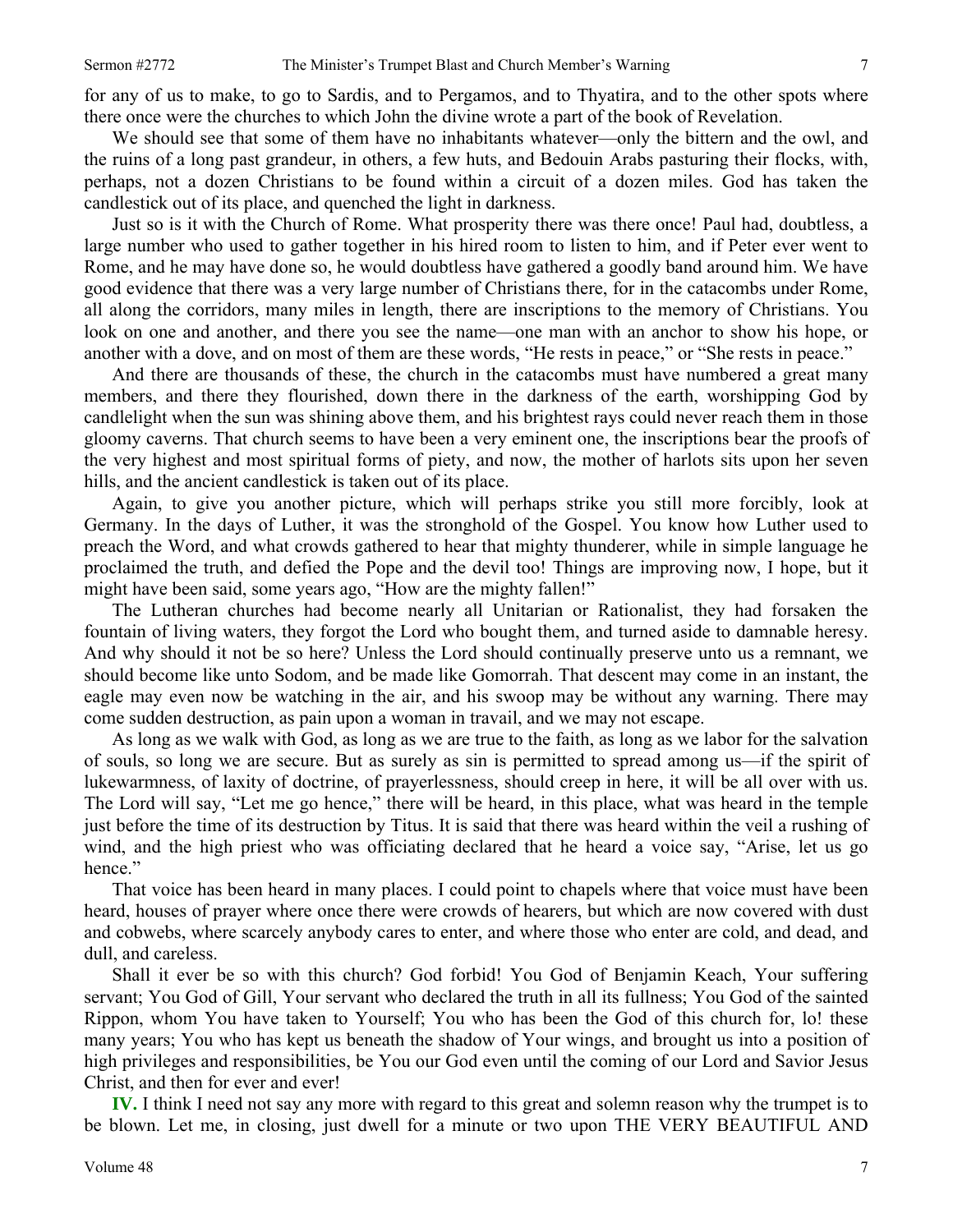BLESSED EFFECT OF THIS BLAST OF THE TRUMPET, "Israel shall cry unto me, My God, we know thee."

In the Hebrew, this expression is very remarkable indeed, it runs thus, "They shall cry unto me, My God, we know thee—Israel." I do not know whether you perceive the meaning of this expression, it is perhaps, difficult for me to say it so as for you to perceive the pith of it. They say, "My God, we know thee" then, as if God did not know who they were, they say, "Israel." "My God, we know thee—Israel." They mention their name, and plead it before Him.

Or else it may be, as another excellent translator says, that they thought perhaps the Lord would not remember them, but He would remember the man with whom He had made a covenant, namely, Jacob, Israel, for they say in the Hebrew, "My God, we know thee—Israel." Remember Israel, think You of him who wrestled with You, and became a prevailing prince.

We will be content, however, to take the passage as it stands. "Israel shall cry unto thee, My God, we know thee." Can you sincerely utter that cry, brothers and sisters? If so, a blast of the trumpet will have had a blessed effect if you can say, "Lord, we know thee." What do you know about Him? There is one point in His character I want you especially to remember. If you know God aright, you will know that He is a jealous God. That is one of the first things which He said when He spoke to His people in the wilderness, "I, the LORD your God, am a jealous God."

I do not know that we fully understand the meaning of that word "jealous." You know what it means in common life—how, if there is one who has a right to another's love, if that person suspects that the other's heart is given away, there is jealousy. Well now, there is jealousy in God's heart if His people give to others love that is due to Him. And do you know when we are most jealous? It is an object of utter indifference to me who certain people may love, because I have no affection for them, but if there is one on whom my whole heart is set, if that person's heart were given to someone else, I should feel jealousy.

Now, God is not jealous of sinners, He is jealous of saints, of His own people, especially the people He loves best. I remember that an old divine says, "It is an awful thing to be one of God's favorites"—I have turned that over in my mind many times, and shuddered at the thought—"for," says he, "God does not deal with all His children on precisely the same rule. There are some of His people whom He makes more His favorite's than others, He takes them out, and makes them His eminent servants, puts them in the first rank of the battle, and makes them very useful and very serviceable, He is more jealous of them than He is of any others. He is jealous of all His children, but especially of those children upon whom He has bestowed most of His favors."

You remember the story of the poor king of England? When there had been a rebellion against him, and he had put it down, He promised that he would give pardon to all who were concerned in it. He had brought to him the list which contained the names of those whom he was to pardon. He read the name of his son Richard, and he wept—"Is Richard a rebel?" He read the name of his son Henry, and he wept again—"Is he a rebel?" But he had one favorite son, his son John, and he saw in the midst of the paper the name of his son John as one whom he had to forgive, He forgave him, but it broke his heart, and he died. The more favor there is, the more jealousy there will be.

Now, as a church, we may truly say, not in pride, but in thankfulness, that God has been very gracious to us. He has distinguished us by His grace, He has caused our candle to shine brightly, He has heard our prayers, but He will be very jealous of us if we begin to ascribe the good work to ourselves. If we take any honor to ourselves, and leave off praying to Him, if our zeal diminishes, if we become lax in our lives, if immoral characters are tolerated among us, God will be very angry with us, and we must expect that, though He will not cast away His own people, yet, as a church, He will take away our beauty, and cause it to fade away like the moth, and the fine gold shall become dim, and the glory shall depart from this portion of His Israel.

Now what is the lesson of all this? It is just this, brethren, that I would stir you up to *continue in prayer.* To some of you, perhaps, the exhortation is not needed, but to others I am sure it is. Thank God